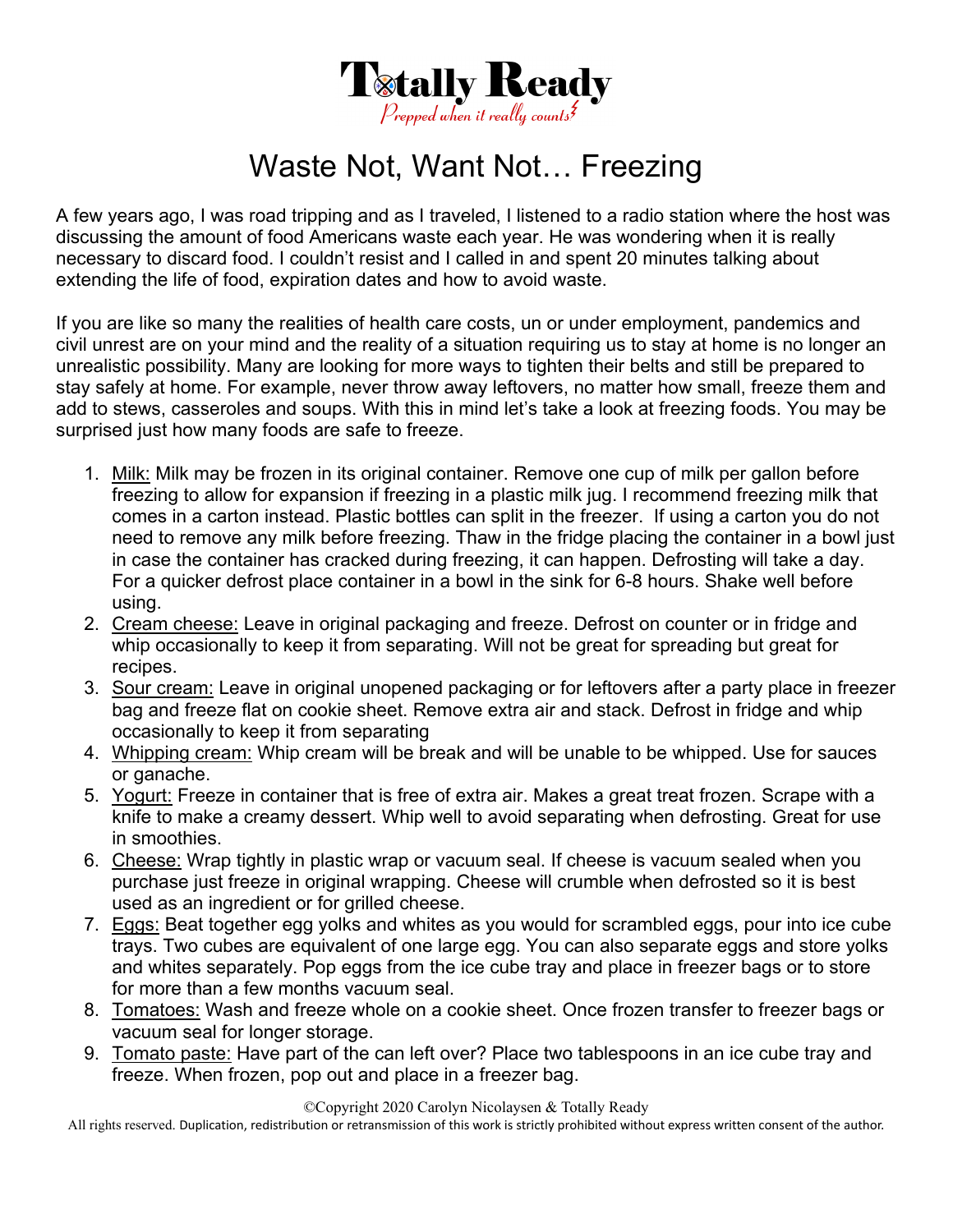

- 10.Zucchini: Shred and store in vacuum sealed bag for use in cakes and breads.
- 11.Squash: For hard squash such as butternut, wash and chop to desired size, then blanch for 1 minutes. Cool, freeze in freezer bag or vacuum sealed bag.
- 12.Pumpkin: Treat as a squash.
- 13.Celery: Wash and chop to desired size. Place on cookie sheet and freeze. Remove frozen celery and store in freezer bag or vacuum seal. Frozen celery will be limp and is good for soups, stews and casseroles.
- 14.Peppers: Wash and chop to desired size. Place on cookie sheet and freeze. Remove frozen peppers and store in freezer bag or vacuum seal. Frozen peppers will be limp and are good for soups, stews and casseroles.
- 15.Onions: Wash and chop to desired size. Place on cookie sheet and freeze. Remove frozen onions and store in freezer bag or vacuum seal. Onions will be limp and are good for soups, stews and casserole.
- 16.Ginger: Ginger will keep in the freezer for up to 3 months. Peel and slice into 1-inch pieces, wrap in plastic wrap or place in a freezer bag. Ginger may also be frozen whole. To use simply grate into recipes.
- 17. Garlic: Place in freezer bag and freeze.
- 18. Avocado: Peel and remove seed. Brush with lemon or lime juice and freeze in freezer bag or vacuum seal for longer storage. Avocado can also be mashed and placed in a freezer bag which can then be pressed to lay flat for easy stacking. Defrost and use in guacamole.
- 19.Fresh Herbs: Wash and dry herbs. Place on cookie sheet and freeze. Vacuum seal. OR Chop and place in an ice cube tray along with a small amount of water. To use add frozen cubes directly into hot foods.
- 20.Bananas: Freeze in peel. Thaw and peel to use in smoothies and breads. Peel will turn black but banana will be fine.
- 21.Citrus: Squeeze fruit and place juice in ice cube trays, after cubes are frozen transfer to freezer bags. Cubes will last 6 months or vacuum seal for indefinite storage. To freeze the zest, place on cookie sheet and freeze. Once frozen transfer zest to a freezer bag. If you have room you may also freeze whole fruits to defrost and juice later.
- 22.Apples: Freeze whole or chopped, peeled or unpeeled. Apples will be soft when defrosted so they are best used for pies, applesauce, muffins and breads.
- 23.Peaches: Freeze whole, defrost for a half hour, slip off peel and slice or dice to use. Peaches may also be peeled sliced and frozen by placing on a cookie sheet, freezing. Once frozen vacuum seal or for the short-term place in freezer bag.
- 24.Cranberries: Stem, wash, drain and dry. Place in freezer bag or container with no air space. For store bought just freeze in original bag.
- 25. Rhubarb: Wash, dry and trim into 1-2 inch pieces. Place in freezer bag and freeze or vacuum seal for longer storage.
- 26.Mango: Cut in chunks, dry and freeze on cookie sheet. Transfer frozen fruit to freezer bag or vacuum seal.
- 27.Strawberries: Do not wash. Rub with paper towel and place on cookie sheet, freeze and transfer to freezer bag or vacuum seal.
- 28.Gravy: Left over gravy is great to freeze and use later as a base for a casserole or when you are out of time to make a gravy from scratch. Freeze left over Thanksgiving gravy to use with

©Copyright 2020 Carolyn Nicolaysen & Totally Ready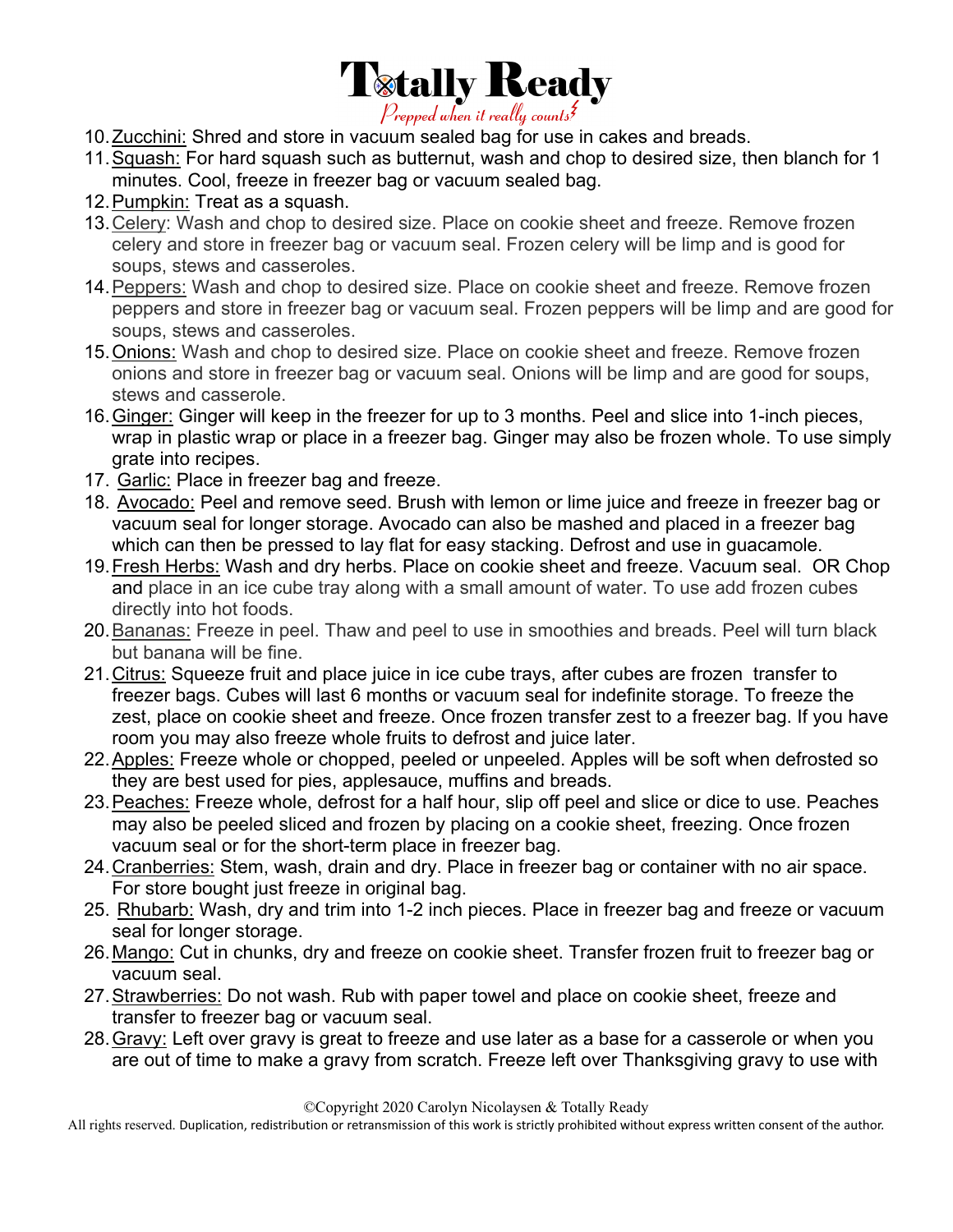

leftover turkey. Place in freezer bag, lay flat on cookie sheet and freeze. When frozen squeeze out any remaining air and stack in freezer.

- 29.Chicken broth: Why waste all that great broth after boiling a chicken? Place in freezer bag, lay flat on cookie sheet and freeze. When frozen squeeze out any remaining air and lay flat to store.
- 30.Cake mixes: Remove inner packaging from box and place in freezer. Be sure to store directions with your mix. I use packing tape to attach directions before freezing.
- 31.Pasta: Pasta freezes well in casseroles or slightly under cooked and ready for a quick meal. Cook to al dente, drain, dry and place on cookie sheet. Freeze and remove to freezer bag.
- 32.Cooked Rice: Cool cooked rice and freeze in freezer or vacuum bags. Again, slightly under cooked works best. To use heat in microwave until fluffy.
- 33. Potatoes: We know about tater tots, but you can also freeze left over mashed potatoes from those holiday dinners. Just reheat and you are good to go! Potato chunks do not freeze well.
- 34. Soup: Place in freezer bag, lay on cookie sheet and freeze. When frozen remove any remaining air and reseal. Cream soups do not freeze well.
- 35.Nuts: Store nuts shelled or unshelled, in freezer bags. Nuts do not need to be vacuumed sealed.
- 36.Chocolate: This is a great time to snap up holiday candies on sale. Chocolate and chocolate with nuts freeze well. Soft centered candies or those with a cookie center do not freeze well. If you notice a white film on the chocolate when you defrost, don't worry. A white film is not mold and is simply a change in the structure of the fats in the chocolate. Perfectly fine to eat and very yummy.
- 37. Cookies: Don't want to eat all those cookies? Freeze some in a freezer bag to enjoy later.
- 38.Cookie dough: Make cookie dough balls and place on a cookie sheet to quick freeze. Remove from sheet and place in freezer bag or for longer storage vacuum seal. Defrost on cookie sheet and bake as usual.
- 39.Cake: Need cakes for a special occasion? Bake cakes, allow to cool, wrap in foil, and freeze. Frozen cakes are also easier to frost.
- 40.Pie: Assemble pie as you normally would. Place plastic wrap over pie, add foil and freeze. You can also purchase disposable metal containers that will fit in a vacuum sealer bag, place filling in pan, freeze and once frozen vacuum seal, pan and all. This works well for a crisp.
- 41.Pie filling: Assemble fruit pie filling adding sugar and spices as usual. Place in freezer bag and lay flat on cookie sheet until frozen.
- 42.Canned fruit: Why freeze canned fruits? Many families prefer to eat fresh but canned fruits are a must in a great food storage plan. When the need to rotate becomes a priority drain fruits and place on lined cookie sheet. Freeze, place in freezer bags and use in smoothies or defrost and mash for amazing fruit sauces for pancakes and waffles, just like apple sauce, only better.
- 43.Crisp topping: Assemble your favorite crisp topping and freeze in freezer bag or vacuum seal. When needed just crumble over fruit mixture and bake.
- 44.Quick bread: Breads such as pumpkin, banana, lemon, etc. freeze well. Make ahead for the holidays. Wrap in foil and freeze. Do not wrap until breads are completely cooled.
- 45. Bread: Take advantage of those sales. Bread will store well in the original packaging for up to three months.
- 46. Bread dough: If your roll recipe makes enough for the whole block roll the extra dough into roll size pieces. Freeze on a cookie sheet and then remove and store in a freezer bag. The same

©Copyright 2020 Carolyn Nicolaysen & Totally Ready